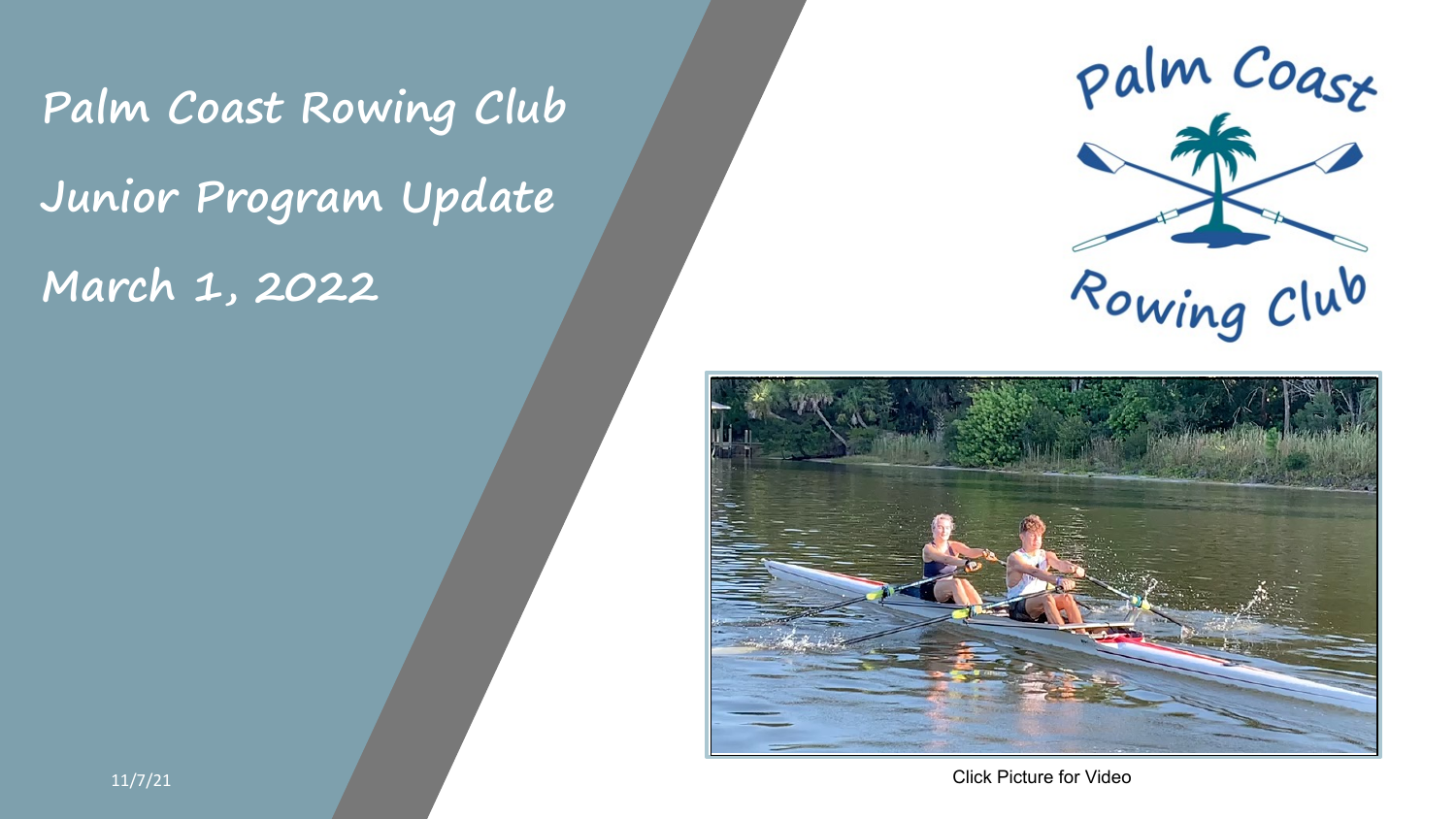# **PCRC Junior Progra**

[This presentation dec](https://www.palmcoastrowingclub.com/membership)[k is an u](https://www.palmcoastrowingclub.com/youth-programs)pdate on the upcoming program plans for the program plans for the program plans for [the Palm Coast Rowing Club Junior pr](https://www.palmcoastrowingclub.com/vision-mission-core-values)ogram. This highlights in Formation in Formation III. [for both the existing J](https://www.palmcoastrowingclub.com/)unior members and familie information tool for prospective new Junior rowe building on the momentum to develop a robust Palm Coast that will provide rowing programs fo athletes with opportunities for Competitive and I

- PCRC Youth Website Page
- Membership Plans
- PCRC Vision, Mission, Core Values
- PCRC Home Page

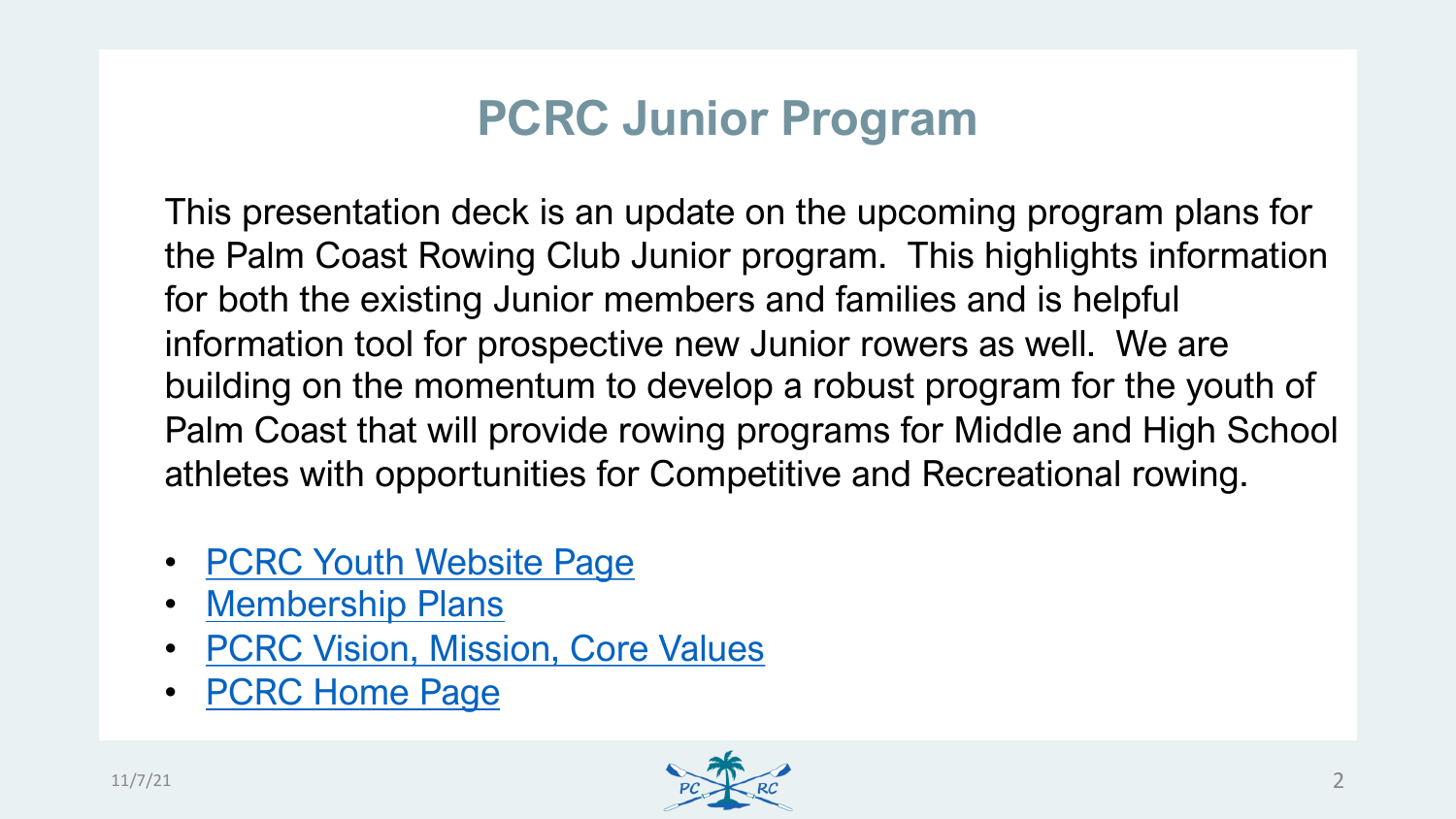# **[Table of](#page-10-0) Contents**

- A. [Program Focus Thr](#page-11-0)ough Spring 2022
- B. [New Youth On-boardi](#page-12-0)ng
- C. Indoor "Erg" for Youth
- D. Program and On-the-Water Group Sessions 1. Seniors
- E. Coaching Development and Clinics
- F. Race Planning and Junior Events
- G. Parents Committee
- H. Recruitment Planning

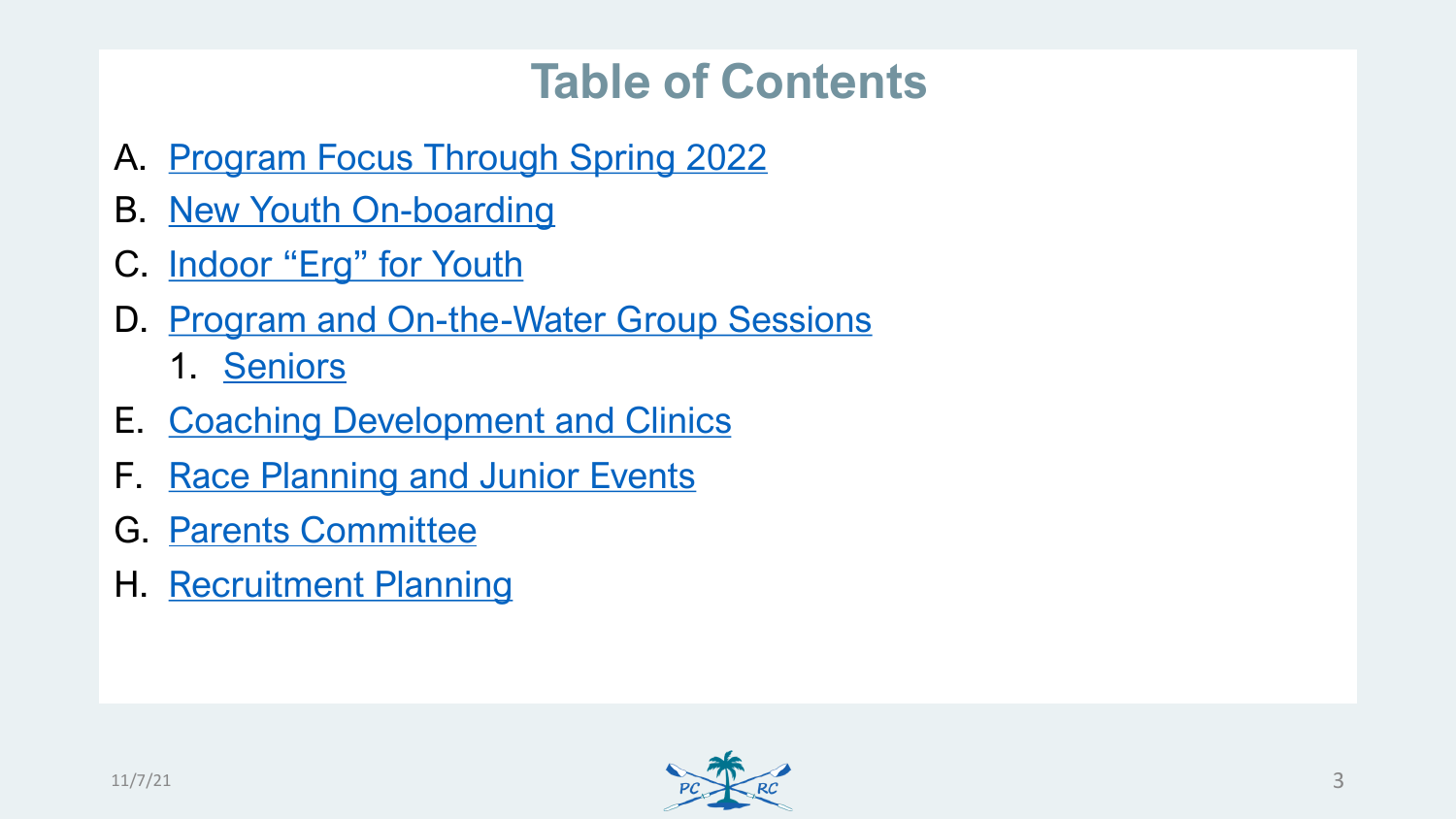### **Program Focus Through Spring 2022 Season**

Sweep Rowing

• Primary focus for group rowing and training

Sculling is optional

- For training where needed and racing opportunity
- One on One mentoring

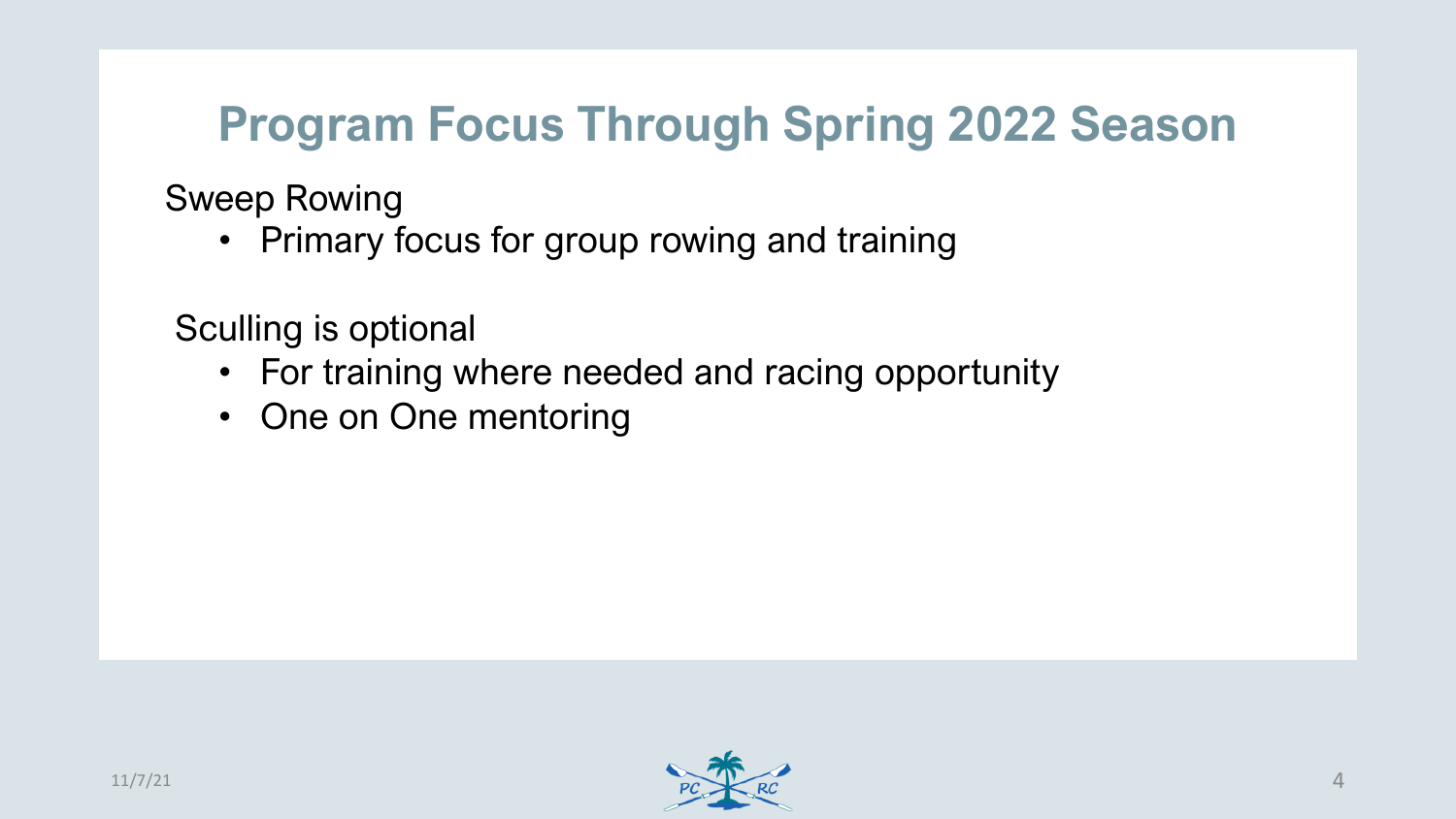### **New Youth On-boarding**

During this fall and winter season, there are two methods of on-boarding new youth to our program with the assumption new recruits are beginners.

- 1. Indoor Erg Class 2 Erg sessions required
	- a. Once Indoor completed:
		- i. On-water Sweep option 2 times on-water to determine becoming a member
			- 1) One beginner in youth sweep four boat
			- 2) Or Join adult row with no more than two beginners in an eight or one in four
		- 1) Complete 2 Free On-Water sessions and decide to join Junior program
- 2. Learn-to-row Course
	- a. LTR is sweep rowing focused
	- b. Possible program to start in May 2022
	- c. When completed, youth can join and if they do, will receive first 30 days free.

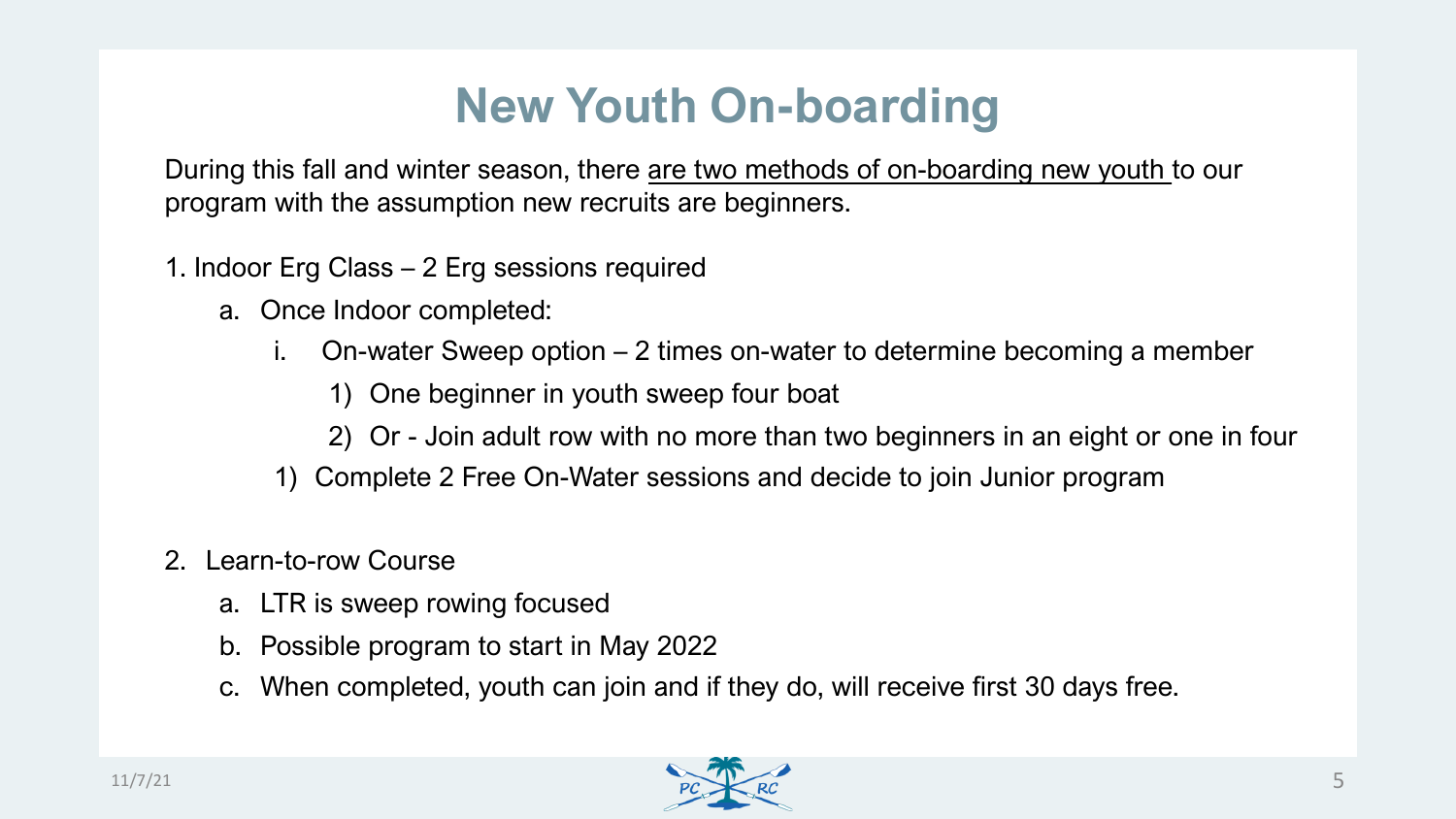# **Indoor "Erg" for Youth**

PCRC provides an indoor "Erg" rowing class opportunity at the from September to May every year. This is a great opportunity for the proper rowing technique, develop understanding the pro **establishing erg workout goals, improving [rowing fitness and conn](https://www.palmcoastrowingclub.com/indoor-rowing)ect that**  $\alpha$ **are part of the program**.

- 1. Indoor Erg for Youth
	- a. Held at the Palm Coast Community Center, 305 Palm Co 32137
	- b. Classes Every Thursday (except Holiday periods)
	- c. Time: 3:30 pm (class may adjust to a later time so stay to
	- d. Class is free to PCRC Junior members. Junior prospect community center. As mentioned in prior slide, prospedent community conter.
	- e. Junior member sign up for classes to allow proper class done at the PCRC website link here: PCRC Erg Class S

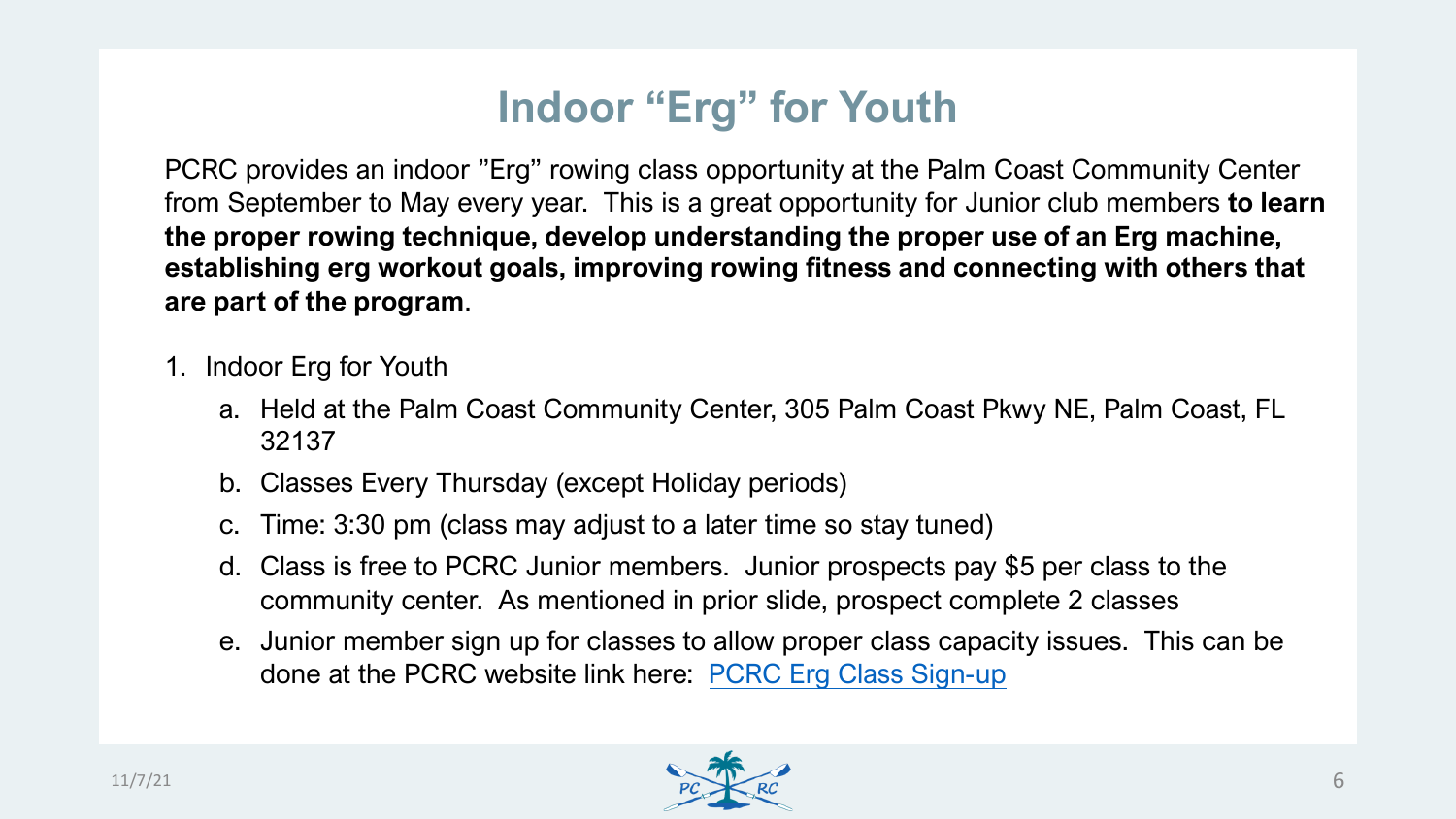#### **Program and On-the-Water Group**

The current On-the-Water program for Juniors is focused and s technical foundation (stroke technique on and off the water), aerobic fitness, and flexibility. For new rowers, the program will generally be recreation oriented and  $\epsilon$ 

- Be better prepared for training and learning to grow into remain and stay focused on a recreational rowing plan.
- Demonstrate improved performances in technique, fitne
- Articulate greater understanding of rowing concepts and specifical more effective. rowing and athleticism
- Recognize & acknowledge his/her greatest strengths and Recognize & acknowledge his/her greatest strengths
- 1. Program will run three days a week with two on-the-water group
	- a. Two days group sessions into late-Winter 2022
		- i. Wednesday 4:30 pm (Daylight savings will adjust)  $r$
		- ii. Saturday 7:30 am rowing from Palm Harbor boatyard
		- iii. Online session sign-up at this link: Junior Group R
			- i. Note: Membership sign-in required
	- b. Fitness is Indoor Rowing Classes Every Thursday (exception.
- i. Time:  $3:30$  pm (class may adjust to a later time so  $s$  $11/7/21$   $\ldots$   $\ldots$   $\ldots$   $\ldots$   $\ldots$   $\ldots$   $\ldots$   $\ldots$   $\ldots$   $\ldots$   $\ldots$   $\ldots$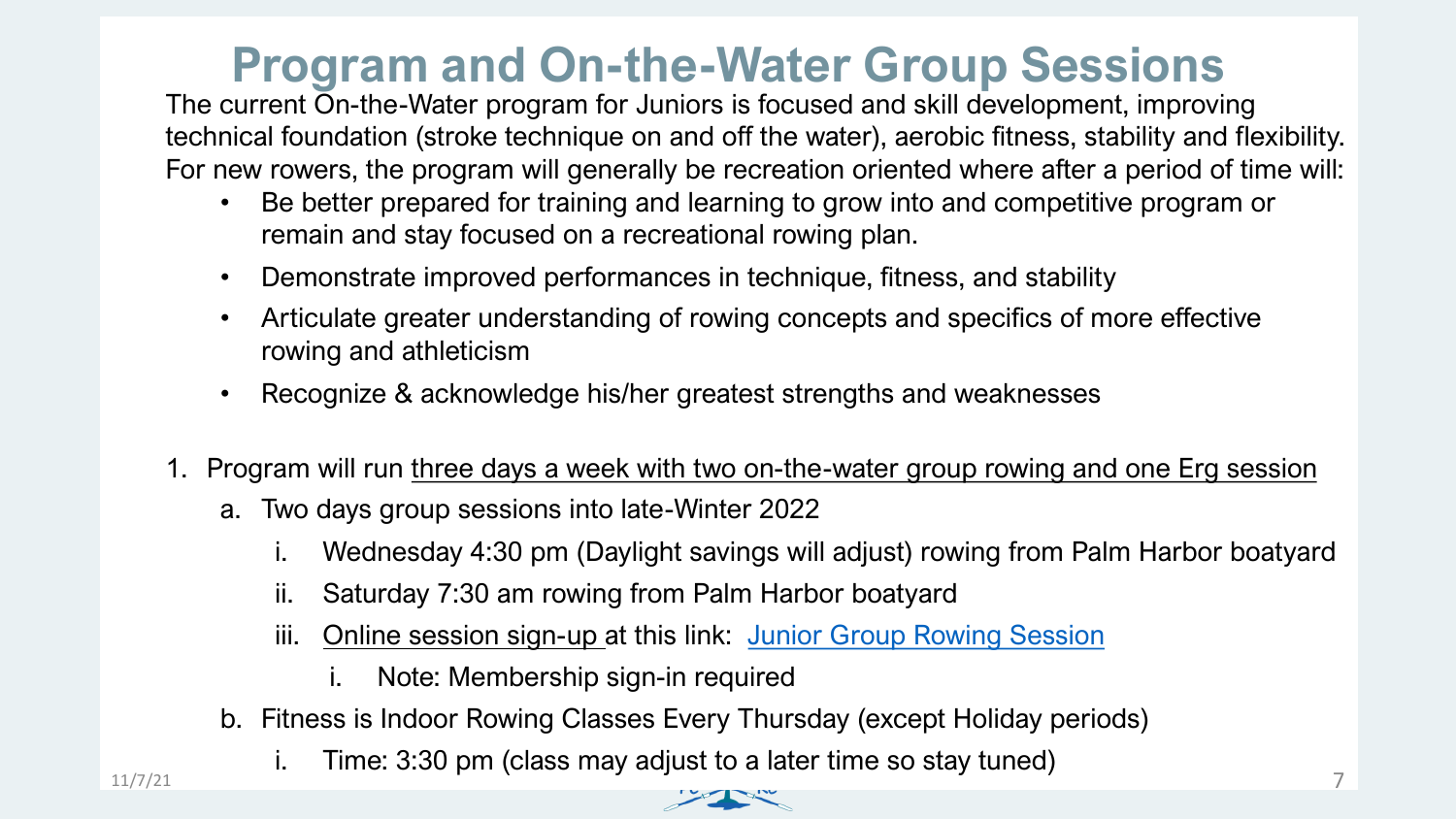# **Program and On-the-Water Group**

- c. Program Session Info (Continued)
	- i. Fitness is Indoor Rowing Classes Every Thursday (
		- 1. Time: 3:30 pm (class may adjust to a later time
- 2. Current Junior session Lead/Coaches for any session
	- a. Joani McCullough
	- b. Roger Koehler
	- c. Roslyn Turner
	- d. Chris Meehan
- 3. All Juniors can and are encouraged to join an Adult Group F to row. Join an adult rowing session by going to this link.  $\overline{A}$
- 4. Longer Term program focus as we move in to Later in 2022
	- a. Competitive Focus
	- b. Recreational Focus
	- c. High School and Middle School distinction if possible
	- d. More coaching focus
	- e. Updated workout scheduling
- $11/7/21$  f. Develop team logo and brand image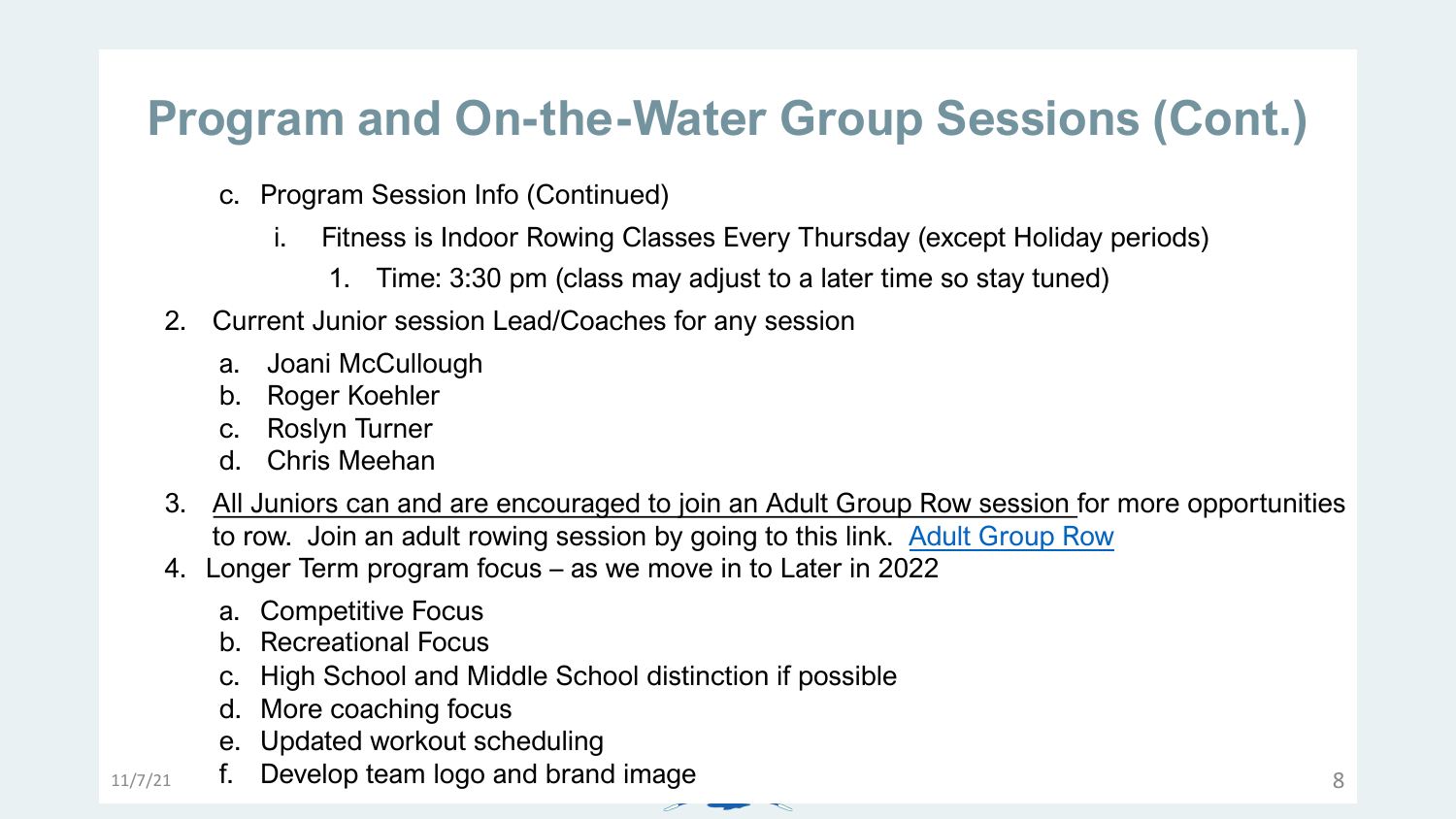### **Program and On-the-Water Group Sessions (Cont.)**

- 5. Seniors Focus for College
	- a. Rowing Training Issues
		- i. Try to make as many practices as possible
		- ii. Set rowing and competition goals
		- iii. Roger Koelher leading development and goals
		- iv. Get mentor session on-water outside of group sessions
	- b. Off-water Activities
		- i. More erging, twice per week
		- ii. Men's 2000m Erg Goals Top 25% Colleges 6:20
		- iii. Women's 2000m Erg Goals Top 25% Colleges 7:50
		- iv. Create Target list of schools
			- 1. Speak with leadership for assistance and support

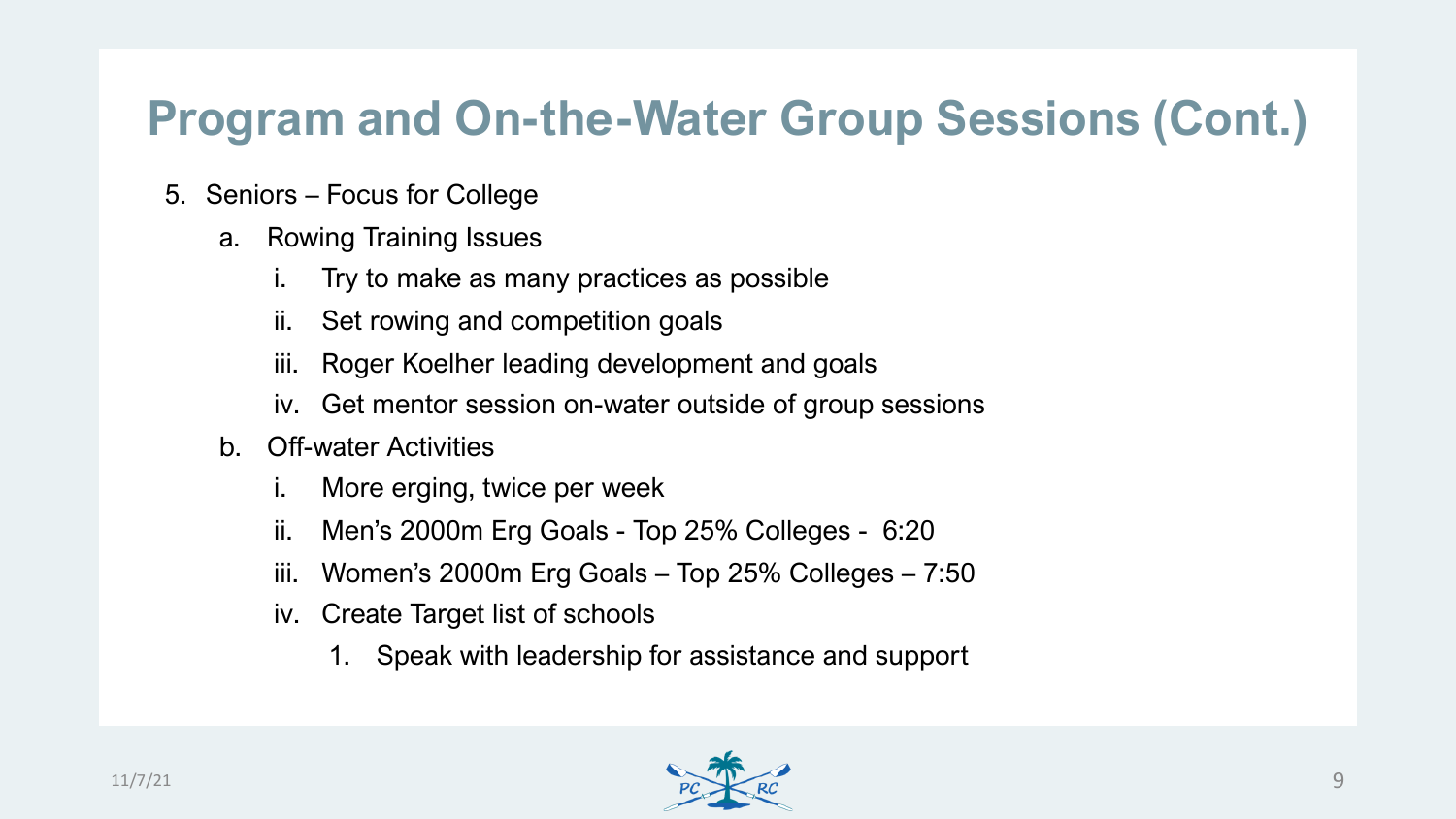## **Coaching Development and Clinics**

- 1. PCRC focused on getting more coaching resources by mid-late Q2
- 2. No Clinics planned for early 2022 yet
- 3. Club coach leads continue to work on skill and training program development

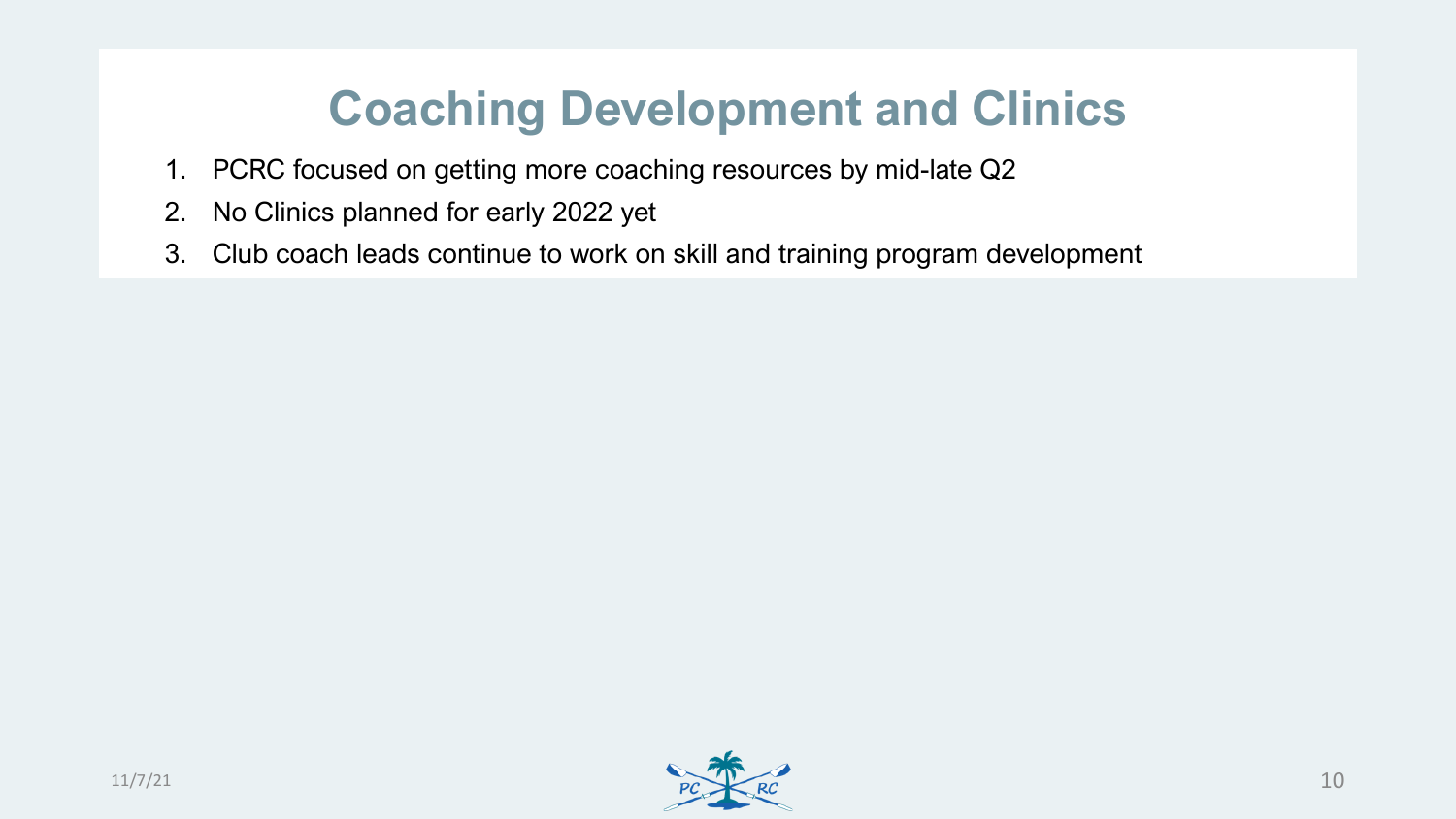### <span id="page-10-0"></span>**Race Planning and Junior**

- 1. Roger Koehler to continue to develop plans for upcoming ra a. TBD
	- b. FRSA States Visit only
	- c. FSRA State Sculling Championships (Sat & Sun, April 9
	- d. FSRA State Sweep Championships (Saturday & Sunday
- 2. Cost of Racing and travel to be determined and announced
- 3. Junior Events Planned
	- a. TBD
	- b. Other events in planning

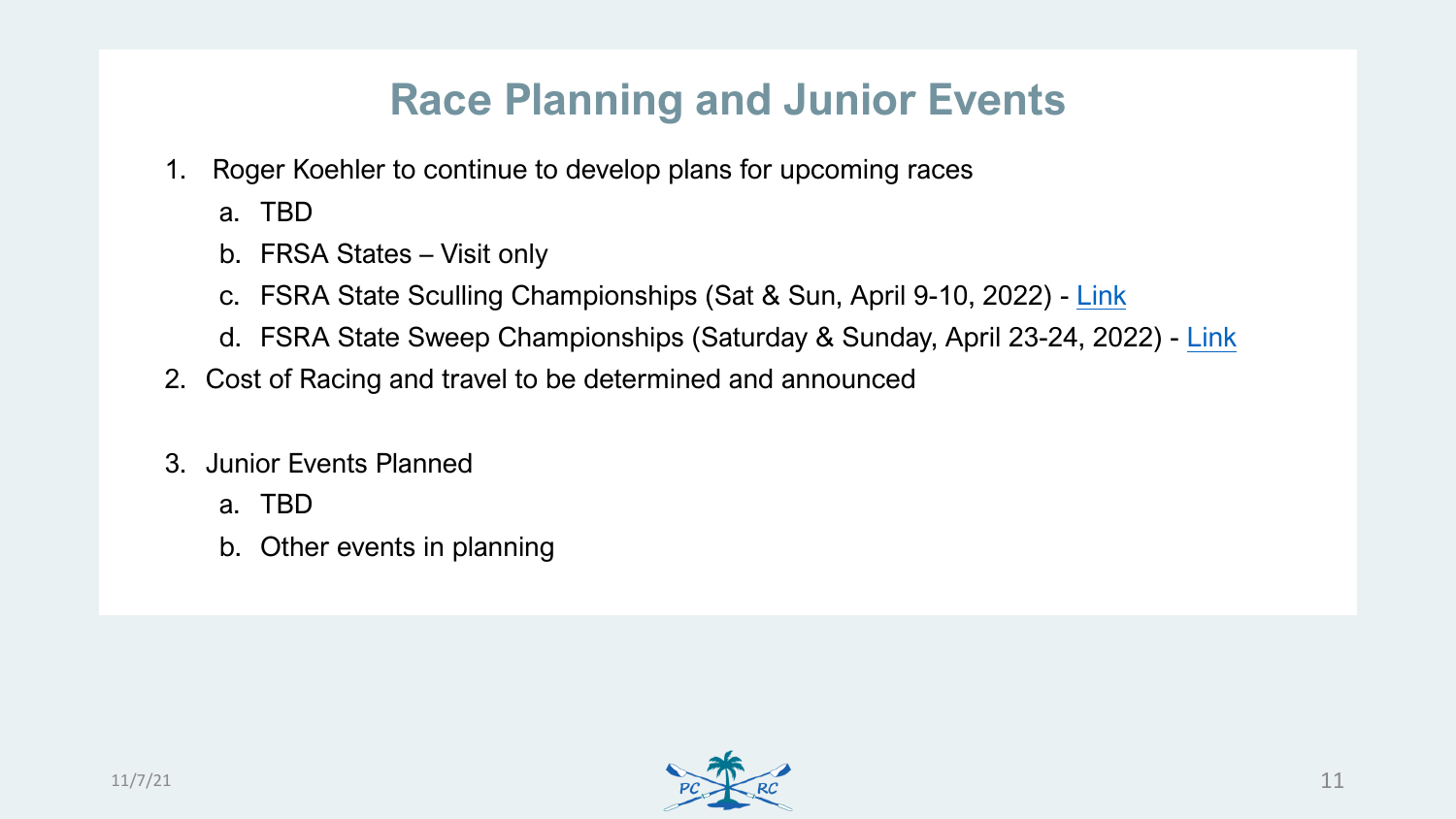### <span id="page-11-0"></span>**Parents Committee - Planning**

- 1. Parent Committee to be developed, Roger Koehler to help lead
	- a. Needs Include:
		- i. Administrative assistance
			- 1. Communications
			- 2. Scheduling
			- 3. FSRA coordination
		- ii. Events assistance
		- iii. Meets or regatta assistance
		- iv. Fund raising for Junior Program and scholastic meets
		- v. Junior social gatherings